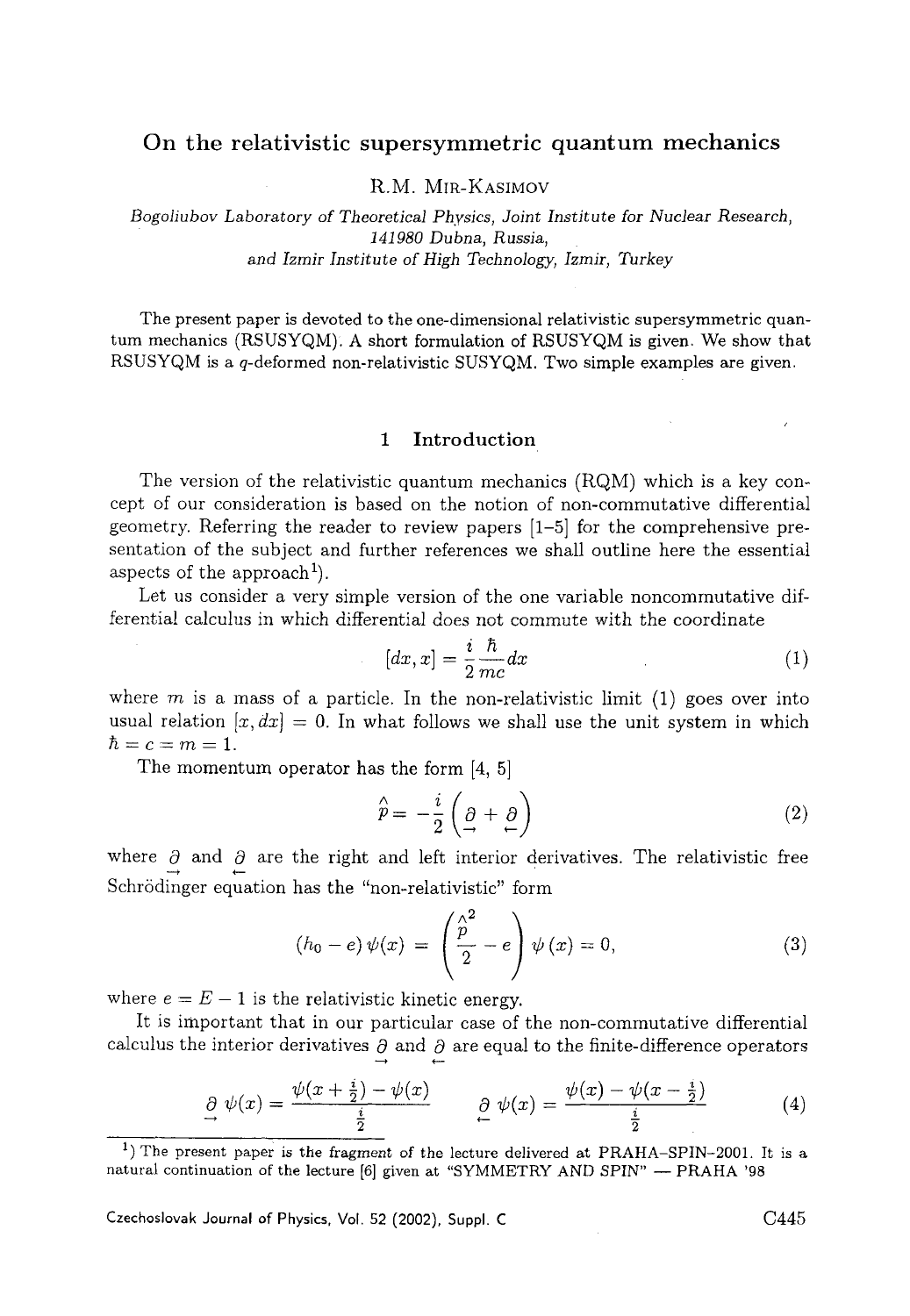$\hat{p}$  correspondingly and  $\hat{\hat{p}}$  (formula (2)) takes the form

$$
\hat{p} = -2\sinh\frac{i}{2}\frac{d}{dx} \tag{5}
$$

The solution of the free Schrödinger equation (3), the relativistic plane wave is

$$
\langle x|p\rangle = (E - p)^{-ix} = e^{ix\chi} \tag{6}
$$

where  $\chi$  is the rapidity  $\chi = \ln(E+1)$ . Plane waves (6) are the direct generalizations (the Gelfand-Graev kernels) of the standard plane waves for the case of the relativistic kinematics. We refer the reader to  $(1-5)$  where in particular it had been shown that the approach schematically described above represents an actual alternative to the standard RQM. For example the Poincare group generators are easily realized in terms of the non-commutative derivatives. The natural connection of RQM with q-deformations [8] is discussed in the articles [2, 3]. For the noncommutative differential calculus and finite-difference calculus see [7, 9].

### **2 RSUSYQM**

The RSUSYQM is developed in analogy with the non-relativistic SUSYQM  $[10]$ - $[13]$ . The factorization method for the Schrödinger equation plays important role for the non-relativistic SUSYQM  $[2, 3]$ . So we construct here the factorization method modified for the relativistic finite-difference Schrödinger equation

$$
(h - e) \psi(x) = (h_0 + V(x) - e) \psi(x) = 0 \tag{7}
$$

Let us introduce a couple of ladder operators [2, 3]

$$
A^{\pm} = \pm i\sqrt{2} \cdot \alpha(x) \cdot e^{\pm \rho(x)} \sinh \frac{i}{2} \frac{d}{dx} \cdot e^{\mp \rho(x)}
$$
(8)

O1"

$$
A^{\pm} = -i\sqrt{2} \cdot \alpha(x) \cdot e^{\pm \xi(x)} \left[ \sinh \rho_{\frac{z}{2}}(x) \cosh \frac{i}{2} \frac{d}{dx} \mp \cosh \rho_{\frac{z}{2}}(x) \sinh \frac{i}{2} \frac{d}{dx} \right] \tag{9}
$$

where

$$
\rho_{\frac{z}{2}}(x) = \sinh\frac{i}{2}\frac{d}{dx}\rho(x) \qquad \rho_{\frac{c}{2}}(x) = \cosh\frac{i}{2}\frac{d}{dx}\rho(x) \qquad (10)
$$

$$
\xi(x) = \rho(x) - \rho_{\frac{\xi}{2}}(x) \tag{11}
$$

and  $\rho(x)$  is the logarithm of the ground state wave function of eq. (3)

$$
\psi_0(x) = e^{-\rho(x)}\tag{12}
$$

In the nonrelativistic limit the operators  $A^{\pm}$  turn into the usual ladder operators (cf.. [2, 3]). In our case we must take into account the modified Leibnitz rules for the non-comnmtative differential calculus, which complicate the calculations.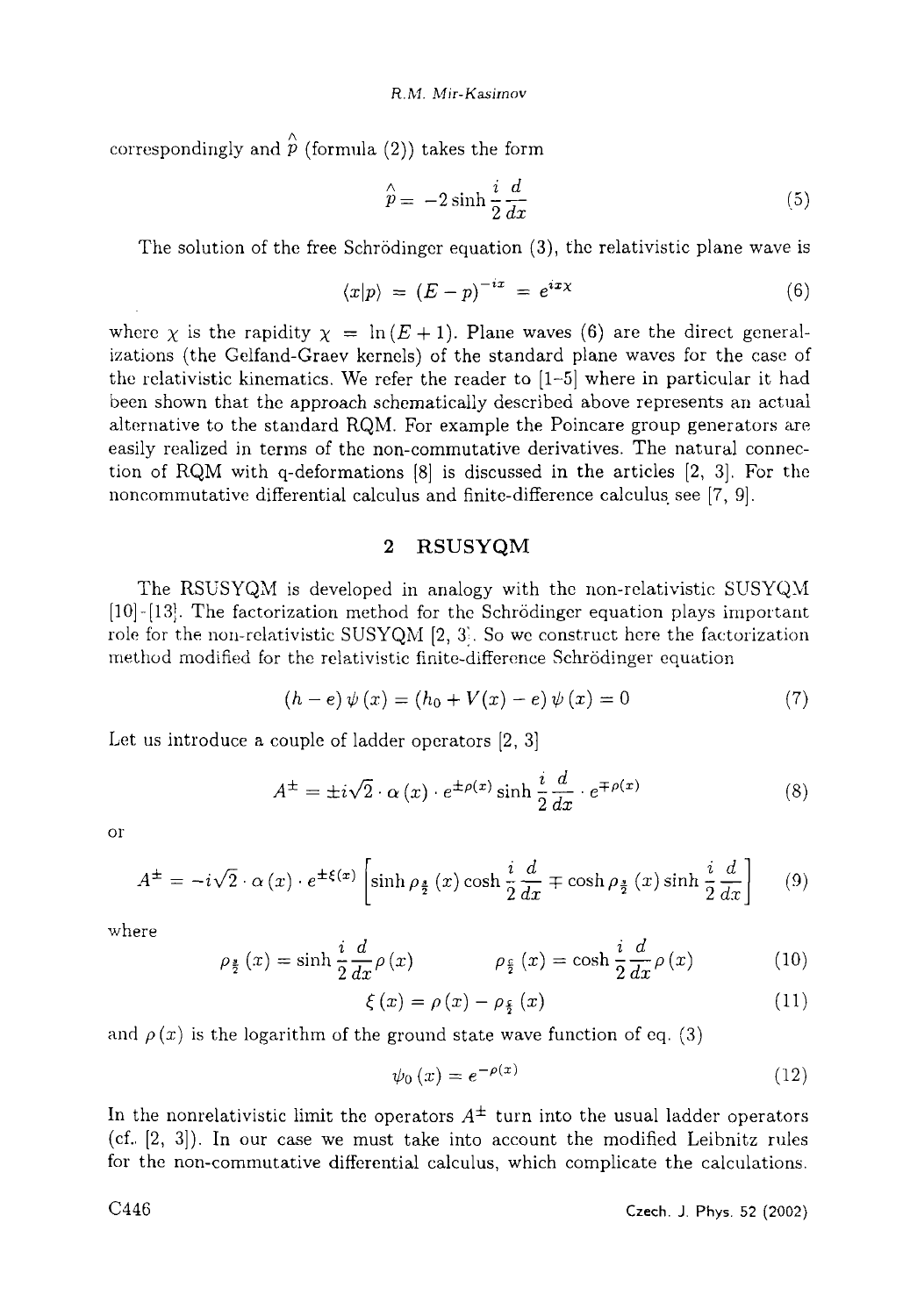In addition to the finite-difference character of the operators (8, 9) there are two factors  $\alpha(x)$  and  $e^{\pm \xi(x)}$  whose analogs don't appear in the non-relativistic case. The factor  $\alpha(x)$  is connected with a natural lattice variable and is also expressed in terms of  $\rho(x)$  (see [2, 7]). Factors  $e^{\pm \xi(x)}$  are connected with deformations [2-5, 8]. A deformation

$$
q\left(x\right) = e^{a\left(x\right)}\tag{13}
$$

must be introduced to cancel  $e^{\pm \xi(x)}$ . In the non-relativistic case  $\xi(x) \rightarrow 1$  and there is no deformation :  $q(x) \rightarrow 1$ . Let us consider the  $q(x)$ -mutator

$$
[A^{-}, A^{+}]_{q(x)} = A^{-} \cdot q(x) \cdot A^{+} - A^{+} \cdot q^{-1}(x) \cdot A^{-} =
$$
\n
$$
= \frac{\alpha(x)}{2} \begin{cases} e^{\frac{i}{2} \frac{d}{dx}} \sinh Z(x) \alpha(x) e^{\frac{i}{2} \frac{d}{dx}} + e^{-\frac{i}{2} \frac{d}{dx}} \sinh Z(x) \alpha(x) e^{-\frac{i}{2} \frac{d}{dx}} - \\ -e^{\frac{i}{2} \frac{d}{dx}} \sinh (Z(x) + 2\rho_{\frac{3}{2}}(x)) \alpha(x) e^{-\frac{i}{2} \frac{d}{dx}} - \\ -e^{-\frac{i}{2} \frac{d}{dx}} \sinh (Z(x) - 2\rho_{\frac{3}{2}}(x)) \alpha(x) e^{\frac{i}{2} \frac{d}{dx}} \end{cases}
$$
\n(14)

where

$$
Z\left(x\right) = 2\xi\left(x\right) + a\left(x\right) \tag{15}
$$

Let us recall that the commutator of the non-relativistic ladder operators  $a^\pm$  does not contain the differentiation operators

$$
\left[a^-,a^+\right] = \frac{d^2\rho\left(x\right)}{dx^2} \tag{16}
$$

By analogy with (16) we shall require that there are no non-commutative derivatives (4) in the r.h.s. of (14). The simplest way to achieve this is to put<sup>2</sup>)

$$
Z\left(x\right) = 0\tag{17}
$$

The last equation gives the relation connecting  $\rho(x)$  and  $a(x)$  (or  $q(x)$ ):

$$
a(x) = -2\xi(x) \qquad q(x) = e^{-2\xi(x)} \tag{18}
$$

We have

$$
[A^-, A^+]_{q(x)} = -2\alpha(x)\sinh\frac{i}{2}\frac{d}{dx}\left[\alpha(x)\sinh 2\rho_{\frac{z}{2}}(x)\right] \rightarrow
$$
  

$$
\rightarrow \frac{d^2\rho(x)}{dx^2}
$$
 (19)

Now let us write down the basic relations of relativistic RSUSYQM, i.e., the relativistic quantum mechanical system whose Hamiltonian is constructed of anticommuting charges Q:

$$
\hat{H} = \frac{1}{2} \cdot \left\{ Q, Q^{\dagger} \right\}_{q(x)} = \frac{1}{2} \cdot \left( Q \cdot q(x)^{-1} \cdot Q^{\dagger} + Q^{\dagger} \cdot q(x) \cdot Q \right)
$$
(20)

<sup>&</sup>lt;sup>2</sup>) In the recent paper [14] the detailed analysis of all admissible solutions for  $\alpha(x)$  and  $Z(x)$  is given.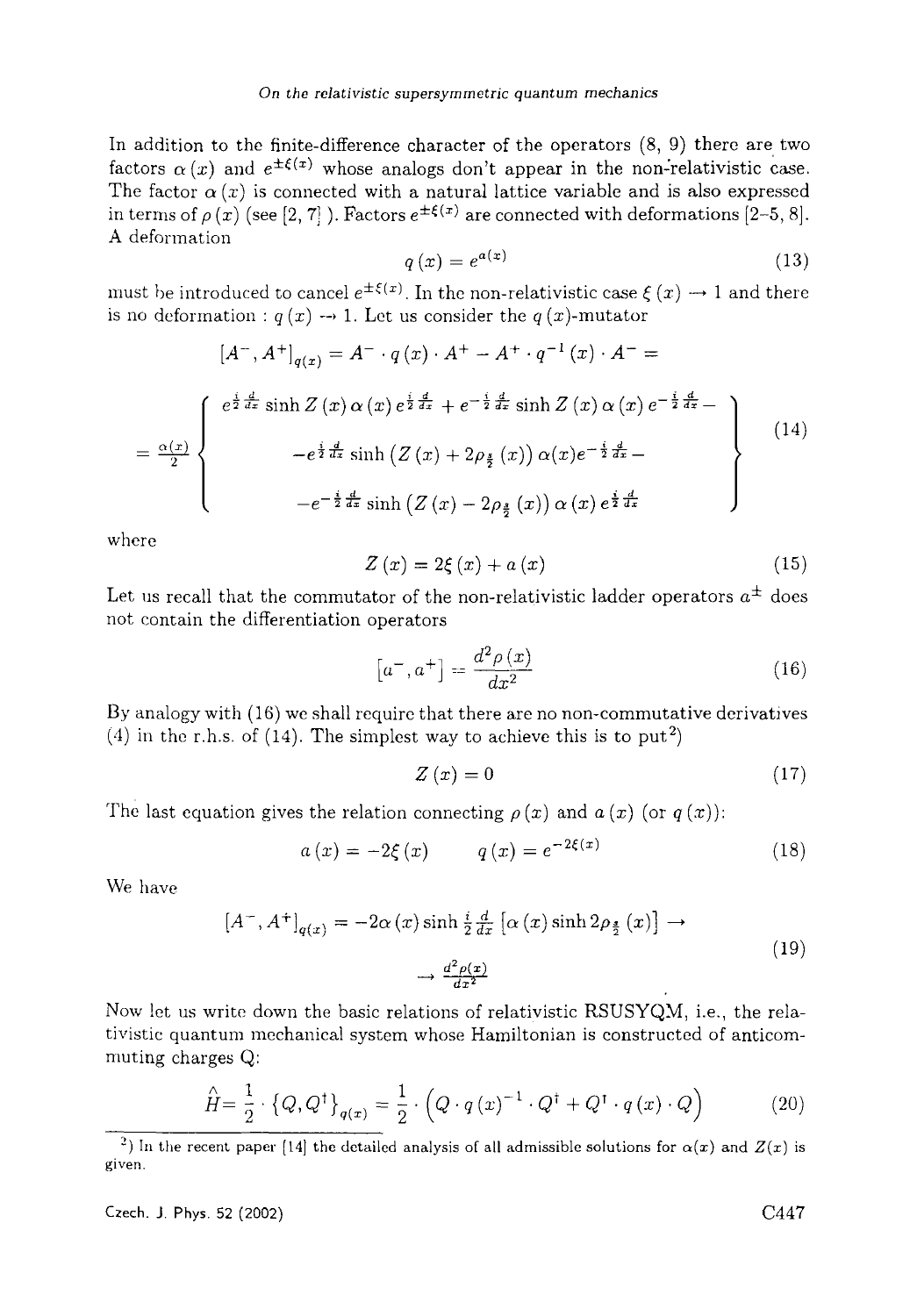*R.M. Mir-Kasimov* 

$$
\{Q, Q\} = \{Q^{\dagger}, Q^{\dagger}\} = 0 \tag{21}
$$

As in the non relativistic, case the supersymmetry property of Hamiltonian  $\hat{\hat{H}}$ 

$$
\left[\hat{H}, Q\right] = \left[\hat{H}, Q^{\dagger}\right] = 0\tag{22}
$$

is provided by nilpotency of the charge operators (21). The Hamiltonian  $\stackrel{\wedge }{H}$  contains coordinates that are quantized by  $q(x)$ -mutators and anticommutators. They are mixed by deformed supersymmetry transformations. The explicit realization of Q and  $Q^{\dagger}$  is

$$
Q = i\sqrt{2} \cdot A^+ \cdot \stackrel{\wedge}{\psi}^{\dagger}, \qquad Q^{\dagger} = -i\sqrt{2} \cdot A^- \cdot \stackrel{\wedge}{\psi} \tag{23}
$$

In the simplest case the bosonic degrees of freedom represented by the ladder operators  $A^{\pm}$  are described by the momentum operator (2) and the position operator  $x$  with the commutation relation

$$
\left[x,\hat{p}\right] = i - \frac{1}{4}\left(\underline{\partial} - \underline{\partial}\right) = i\cosh\frac{i}{2}\frac{d}{dx} \tag{24}
$$

whereas  $\stackrel{\wedge}{\psi}$  and  $\stackrel{\wedge}{\psi}$  are Fermi degrees of freedom with the corresponding anticommutation relations:

$$
\left\{\hat{\psi}^{\dagger}, \hat{\psi}\right\} = 1, \quad \left\{\hat{\psi}, \hat{\psi}\right\} = \left\{\hat{\psi}^{\dagger}, \hat{\psi}^{\dagger}\right\} = 0 \tag{25}
$$

This yields (21) and

$$
\hat{H} = H - \frac{1}{2} \cdot \begin{bmatrix} \wedge^{\dagger} & \wedge \\ \hat{\psi} & \hat{\psi} \end{bmatrix} \cdot \Delta V(x). \tag{26}
$$

We introduce the operator

$$
H = \frac{1}{2} \cdot \left\{ A^{-} , A^{+} \right\}_{q(x)} = \frac{1}{2} \cdot \left( A^{-} \cdot q(x) \cdot A^{+} + A^{+} \cdot q^{-1}(x) \cdot A^{-} \right) =
$$
\n
$$
= H_{0} + \alpha(x) \alpha_{\frac{\epsilon}{2}}(x) - \alpha(x) \cdot \cosh \frac{i}{2} \frac{d}{dx} \left( \alpha(x) \cdot \cosh 2\rho_{\frac{\epsilon}{2}}(x) \right) \rightarrow \qquad (27)
$$
\n
$$
\rightarrow -\frac{1}{2} \frac{d^{2}}{dx^{2}} + \frac{1}{2} \left( \rho'(x) \right)^{2},
$$

where the operator

$$
H_0 = \frac{1}{2} \left[ \alpha \left( x \right) \cdot \hat{p} \right]^2 = \frac{\hat{\Pi}^2}{2} \rightarrow -\frac{1}{2} \frac{d^2}{dx^2} \tag{28}
$$

plays the role of free hamiltonian with the finite-difference momentum operator

$$
\hat{\Pi} = 2\alpha (x) \cdot \hat{p} \tag{29}
$$

C448 Czech, J. Phys. 52 (2002)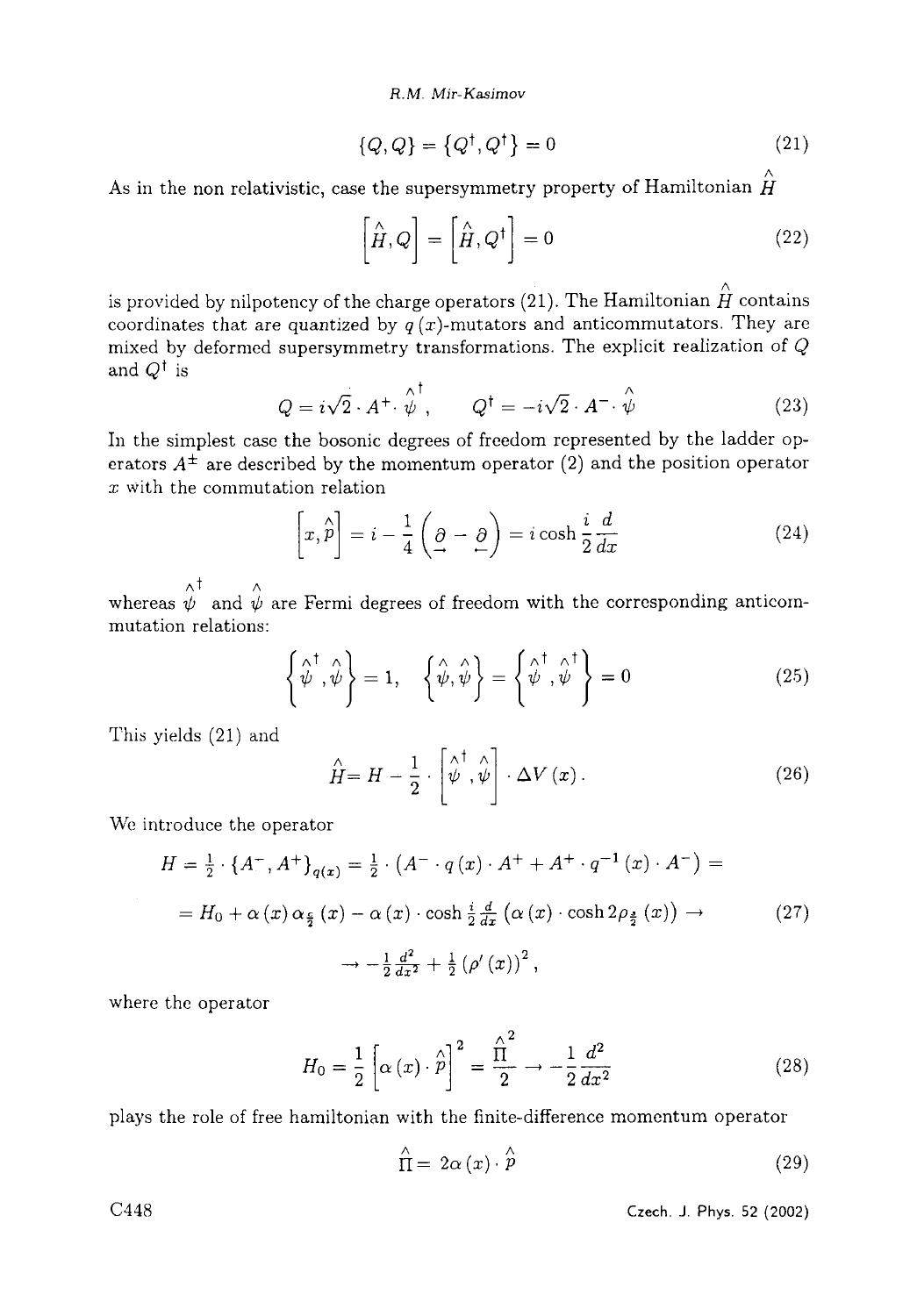modified by the interaction

$$
H_{+} = A^{+} \cdot q^{-1}(x) \cdot A^{-} = H - \Delta V(x)
$$
  
\n
$$
H_{-} = A^{-} \cdot q(x) \cdot A^{+} = H + \Delta V(x)
$$
\n(30)

$$
\Delta V(x) = -\alpha(x)\sinh\frac{i}{2}\frac{d}{dx}\left[\alpha(x)\sinh 2\rho_{\frac{x}{2}}(x)\right]
$$
 (31)

In the  $(2 \times 2)$ -representation

$$
\begin{array}{c}\n\wedge^{\dagger} \\
\psi = \sigma_{-} = \begin{pmatrix} 0 & 0 \\ 1 & 0 \end{pmatrix}, \qquad \hat{\psi} = \sigma_{+} = \begin{pmatrix} 0 & 1 \\ 0 & 0 \end{pmatrix} \n\end{array} \n\tag{32}
$$

$$
\begin{bmatrix} \wedge^{\dagger} & \wedge \\ \psi & , \psi \end{bmatrix} = -\sigma_3 \tag{33}
$$

we find from (26)

$$
\hat{H} = H + \frac{1}{2} \cdot \Delta V \left( x \right) \cdot \sigma_3 =
$$
\n
$$
= \begin{pmatrix} H_{-} & 0 \\ 0 & H_{+} \end{pmatrix} = \begin{pmatrix} A^{-} \cdot q \left( x \right) \cdot A^{+} & 0 \\ 0 & A^{+} \cdot q^{-1} \left( x \right) \cdot A^{-} \end{pmatrix}
$$
\n(34)

## 3 Examples

# 3.1 Relativistic oscillator (q-oscillator)

In this case, we have [2, 3]:

$$
\rho(x) = \frac{m\omega x^2}{2\hbar} \tag{35}
$$

The deformation parameter is a constant and we come to the  $q$ -oscillator with

$$
q\left(x\right) = const = q = e^{-\frac{\omega h}{4mc^2}}\tag{36}
$$

and

$$
\alpha(x) = \frac{1}{\cos\frac{\omega x}{2c}}.\tag{37}
$$

The finite-difference laddcr operators have the form

$$
A^{\pm} = \pm i\sqrt{2} \cdot e^{\pm \frac{\omega}{8}} \cdot \left( \sinh \frac{i}{2} \frac{d}{dx} \mp i \tan \frac{\omega x}{2} \cdot \cosh \frac{i}{2} \frac{d}{dx} \right). \tag{38}
$$

SUSY Hamiltonian (34) becomes

$$
\hat{H} = \begin{pmatrix} e^{-\frac{u}{4}} A^{-} A^{+} & 0 \\ 0 & e^{\frac{u}{4}} A^{+} A^{-} \end{pmatrix} = \begin{pmatrix} h + e_{0} & 0 \\ 0 & h - e_{0} \end{pmatrix} \rightarrow
$$
  

$$
\rightarrow \begin{pmatrix} -\frac{1}{2} \frac{d^{2}}{dx^{2}} + \frac{\omega^{2} x^{2}}{2} + \frac{\omega}{2} & 0 \\ 0 & -\frac{1}{2} \frac{d^{2}}{dx^{2}} + \frac{\omega^{2} x^{2}}{2} - \frac{\omega}{2} \end{pmatrix}
$$
(39)

Czech. J. Phys. 52 (2002)  $C449$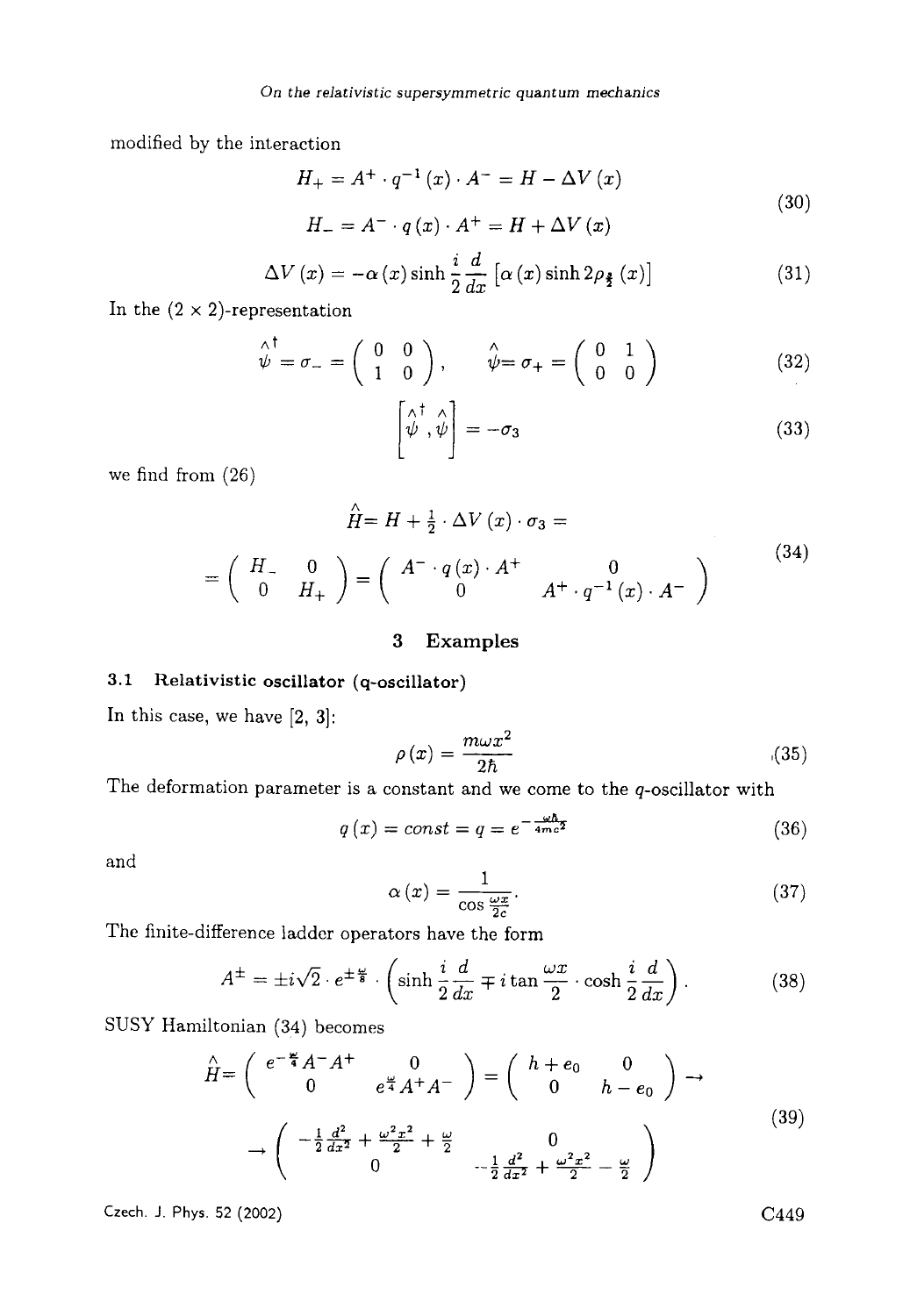$\lambda$ 

where

$$
e_0 = 2\sinh\frac{\omega}{4} \to \frac{\omega}{2} \tag{40}
$$

and

$$
h = \left\{ A^{-}, A^{+} \right\}_{q} = 2 \left\{ \left( \frac{1}{\cos \frac{\omega x}{2}} \cdot \cosh \frac{i}{2} \frac{d}{dx} \right)^{2} - \cosh \frac{\omega}{4} \right\} = \tag{41}
$$

$$
= \frac{P}{2} + V(x)
$$
  

$$
\hat{P} = -\frac{2}{\cos \frac{\omega x}{2}} \cdot \sinh \frac{i}{2} \frac{d}{dx} \rightarrow -i \frac{d}{dx}
$$
 (42)

The relativistic oscillator potential is

$$
V(x) = \frac{\cosh\frac{\omega}{4} \cdot \left[\sin^2\frac{\omega x}{2} - \sinh^2\frac{\omega}{4}\right]}{\left[\cos^2\frac{\omega x}{2} + \sinh^2\frac{\omega}{4}\right]} \to \frac{\omega^2 x^2}{2}
$$
(43)

The spectrum is

$$
\begin{pmatrix}\ne_{n}^{-} = 2\left(e^{\frac{2n+1}{4}\omega} - e^{-\frac{\omega}{4}}\right) & 0 \\
0 & e_{n}^{+} = 2\left(e^{\frac{2n+1}{4}\omega} - e^{\frac{\omega}{4}}\right)\n\end{pmatrix} \rightarrow\n\begin{pmatrix}\n(n+\frac{1}{2})\omega + \frac{\omega}{2} & 0 \\
0 & (n+\frac{1}{2})\omega - \frac{\omega}{2}\n\end{pmatrix}
$$
\n(44)

Thus, we have two q-oscillators with zero point of energy shifted by  $\pm e_0$ . In other words, the energies of  $q$ -supersymmetric partners are connected by

$$
e_{n+1}^- = q^{-2} \cdot e_n^+ \tag{45}
$$

### **3.2**  Radial part of **three-dimensional relativistic** Schr6dinger equation

This equation

$$
H_{l} s_{l} (r, \chi) = \left\{ 2 \sinh^2 \frac{i}{2} \frac{d}{dr} + \frac{l(l+1)}{2r(r+i)} e^{i \frac{d}{dr}} \right\} s_{l} (r, \chi) =
$$
  
=  $( \cosh \chi - 1) s_{l} (r, \chi)$  (46)

can be considered as one-dimensional with the potential  $\frac{l(l+1)}{2r(r+i)}e^{i\frac{d}{dr}}$ . Solutions of this equation, i.e., the free relativistic radial waves have the form

$$
s_l(r,\chi) = \sqrt{\frac{\pi \sinh \chi}{2}} \cdot (-i)^{l+1} \cdot \frac{\Gamma\left(ir+l+1\right)}{\Gamma\left(ir\right)} \cdot P_{ir-\frac{1}{2}}^{-\left(l+\frac{1}{2}\right)}\left(\cosh \chi\right) \tag{47}
$$

In the nonrelativistic limit, these functions turn into free solutions of the Schrödinger equation

$$
s_l(r,\chi) \to s_l(pr) = \sqrt{\frac{\pi rp}{2}} \cdot J_{l+\frac{1}{2}}(pr) \tag{48}
$$

C450 Czech. J. Phys. 52 (2002)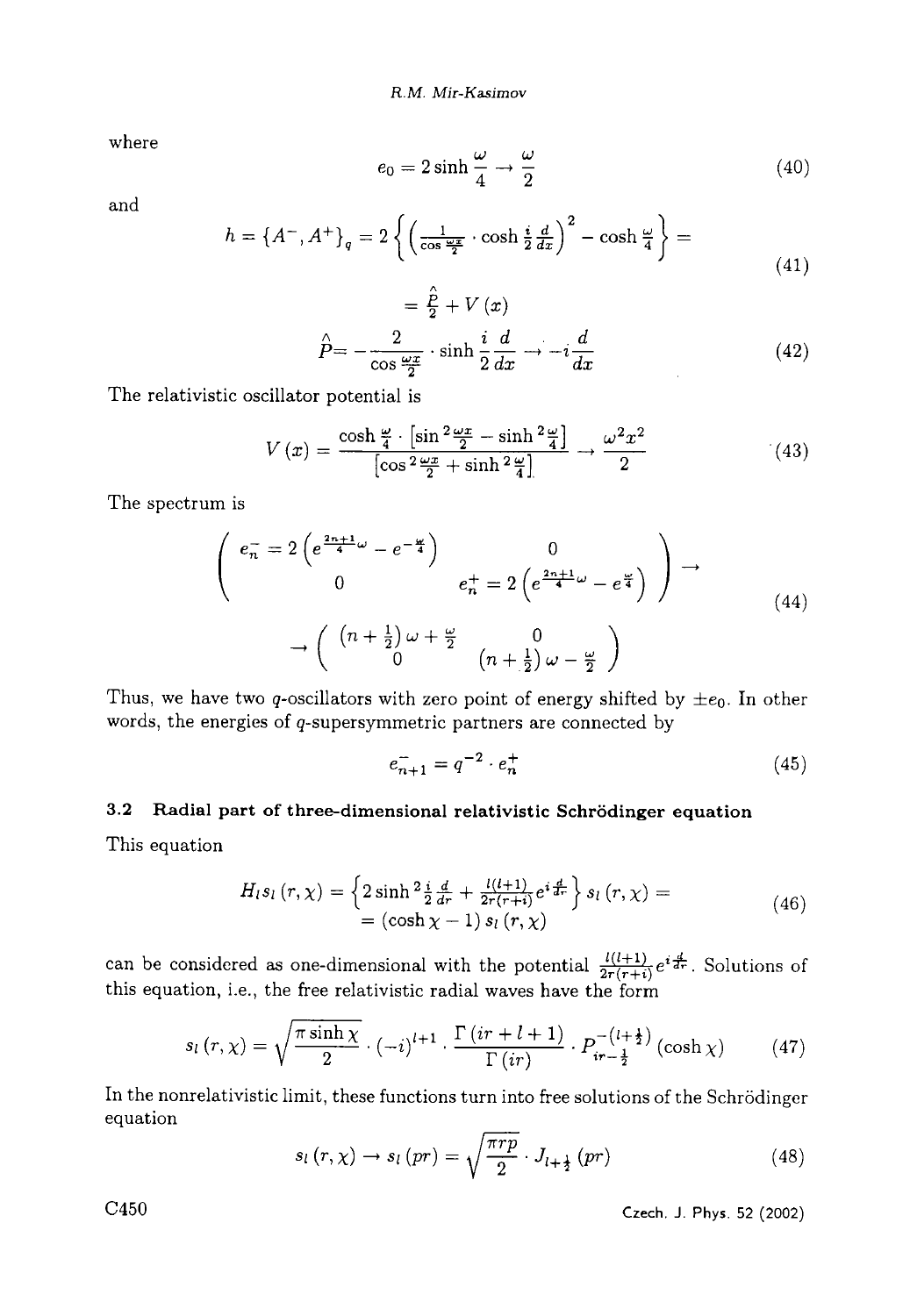*On the relativistic supersymmetric quantum mechanics* 

In this case the relativistic finite-difference ladder operators have the form

$$
\lambda^{\pm} = \pm \frac{i}{\sqrt{2}} \left[ \frac{ir \mp (l+1)}{ir} - e^{i \frac{d}{dr}} \right] \rightarrow a^{\pm} = \mp \left[ \frac{d}{dr} \pm \frac{l+1}{r} \right] \tag{49}
$$

Hence,

$$
H_{+} = H_{l} = \lambda^{+} \cdot e^{i\frac{d}{dr}} \cdot \lambda^{-} \qquad H_{-} = H_{l+1} = \lambda^{-} \cdot e^{i\frac{d}{dr}} \cdot \lambda^{+} \tag{50}
$$

In contrast with the nonrelativistic case, the rising and lowering operators  $\Lambda^{\pm}$ . which shift the value of the angular momentum

$$
\Lambda^{+} s_{l+1} (r, \chi) = s_{l} (r, \chi) \qquad \Lambda^{-} s_{l} (r, \chi) = s_{l+1} (r, \chi)
$$
 (51)

and the ladder operators (49) factorizing the Hamiltonian are different:

$$
\Lambda^{+} = \frac{i}{\sinh \chi} \cdot \left[ \cosh \chi - \frac{i r - l - 2}{i r - 1} \cdot e^{i \frac{d}{dr}} \right] \to a^{+}
$$
  

$$
\Lambda^{-} = -\frac{i}{\sinh \chi} \cdot \left[ \cosh \chi - \frac{i r + l}{i r - 1} \cdot e^{i \frac{d}{dr}} \right] \to a^{-}
$$
 (52)

Let us consider the identity

$$
[-H_{l+1} + H_l] \cdot H_l - [H_{l+1} - H_l] \cdot H_l \equiv 0 \tag{53}
$$

Using the relation

$$
\lambda^- e^{i\frac{d}{dr}} - e^{i\frac{d}{dr}} \lambda^- = -\frac{i}{\sqrt{2}} \cdot [H_{l+1} - H_l] \tag{54}
$$

we have

$$
[-H_{l+1} + H_l] \cdot H_l - i\sqrt{2} \cdot \left[ \lambda^- e^{i\frac{d}{dr}} - e^{i\frac{d}{dr}} \lambda^- \right] \cdot H_l = 0 \tag{55}
$$

After acting on  $s_l(r, \chi)$  and taking into account (46) and the relation

$$
\Lambda^{-} = \frac{i}{\sinh \chi} \cdot \left[ - (\cosh \chi - 1) + i \sqrt{2} \cdot e^{i \frac{d}{d\tau}} \cdot \lambda^{-} \right],\tag{56}
$$

we comc to the formula

$$
H_{l+1} \cdot \Lambda^{-} s_l(r,\chi) = \Lambda^{-} \cdot H_l s_l(r,\chi) \tag{57}
$$

which allows us to consider relativistic  $l$  and  $l+1$  states as deformed supersymmetric partner states. If  $s_l(r, \chi)$  is the eigenstate of  $H_l$ , then  $(\Lambda^- s_l(r, \chi))$  is the eigenstate of  $H_{l+1}$  with the same eigenvalue

$$
H_{l}s_{l}(r,\chi) = (\cosh\chi - 1) \cdot s_{l}(r,\chi) \rightarrow
$$
  

$$
\rightarrow H_{l+1} \cdot (\Lambda^{-} s_{l}(r,\chi)) = (\cosh\chi - 1) \cdot (\Lambda^{-} s_{l}(r,\chi))
$$
(58)

The non-relativistic (non-deformed) analog of (57) is the relation

$$
H_{l+1} \cdot a^- s_l \left( pr \right) = a^- \cdot H_l s_l \left( pr \right) \tag{59}
$$

Czech. J. Phys. 52 (2002)

$$
C451
$$